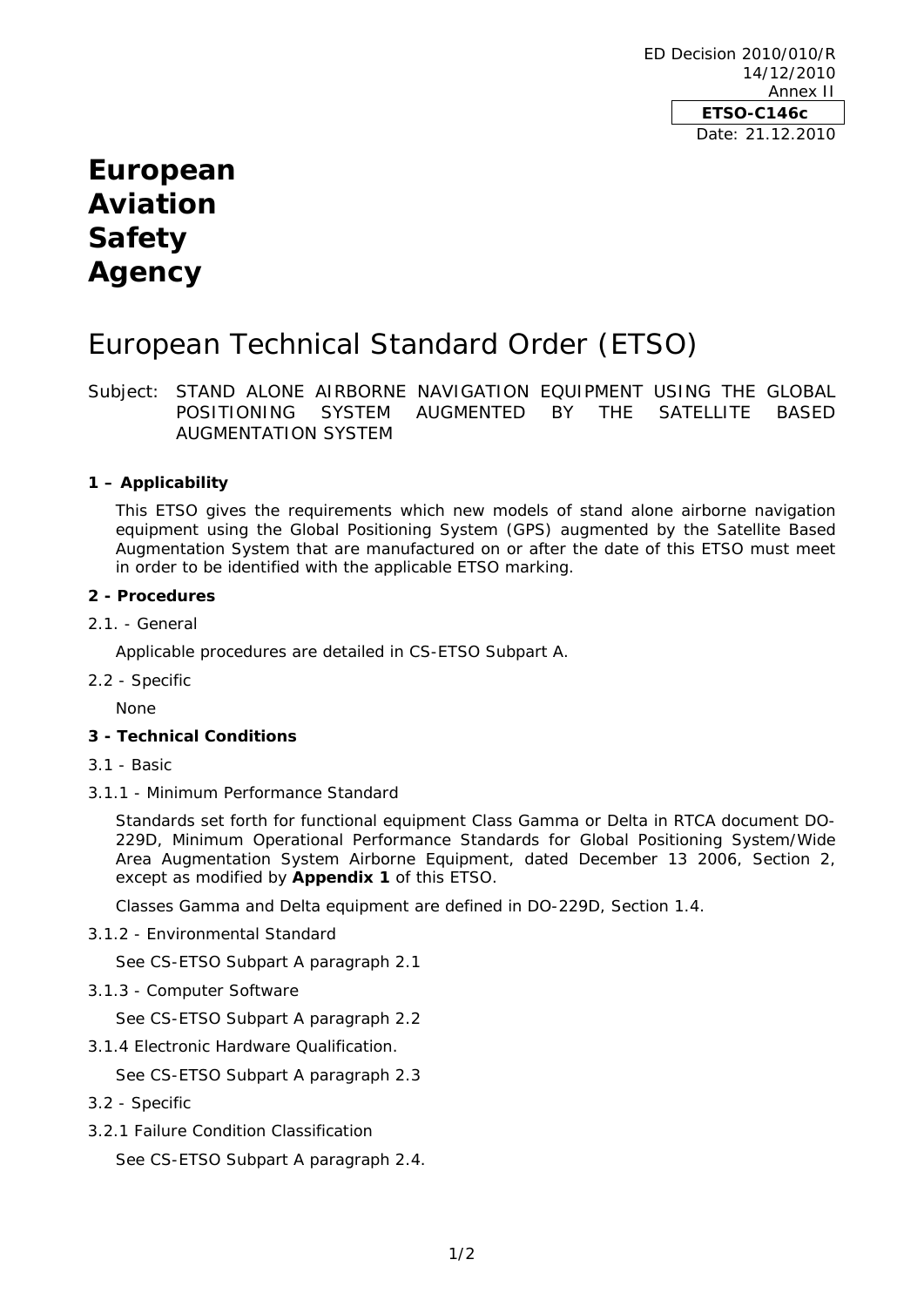Failure of the function defined in paragraph 3.1.1 of this ETSO is a:

· *Major* failure condition for loss of function and malfunction of en route, terminal, approach lateral navigation (LNAV), and approach LNAV/vertical navigation (VNAV) position data,

· *Major* failure condition for loss of function of approach localiser performance without vertical guidance (LP), and approach localiser performance with vertical guidance (LPV) position data, and

- · *Hazardous* failure condition for malfunction of approach (LP and LPV) position data.
- 3.3. Functional qualifications.

None

# **4 - Marking**

4.1 - General

Marking is detailed in CS-ETSO Subpart A paragraph 1.2

4.2 – Specific

At least one major component must be permanently and legibly marked with the operational equipment class as defined in Section 1.4.2 of RTCA document DO-229D (e.g., Class 2). A marking of Class 4 indicates compliance to Delta-4 requirements. The functional equipment class defined in Section 1.4.1 of RTCA document DO-229D (e.g. Gamma, Delta) is not required to be marked.

It is sufficient to declare the proper functional equipment class in the DDP.

# **5 - Availability of Referenced Document**

See CS-ETSO Subpart A paragraph 3.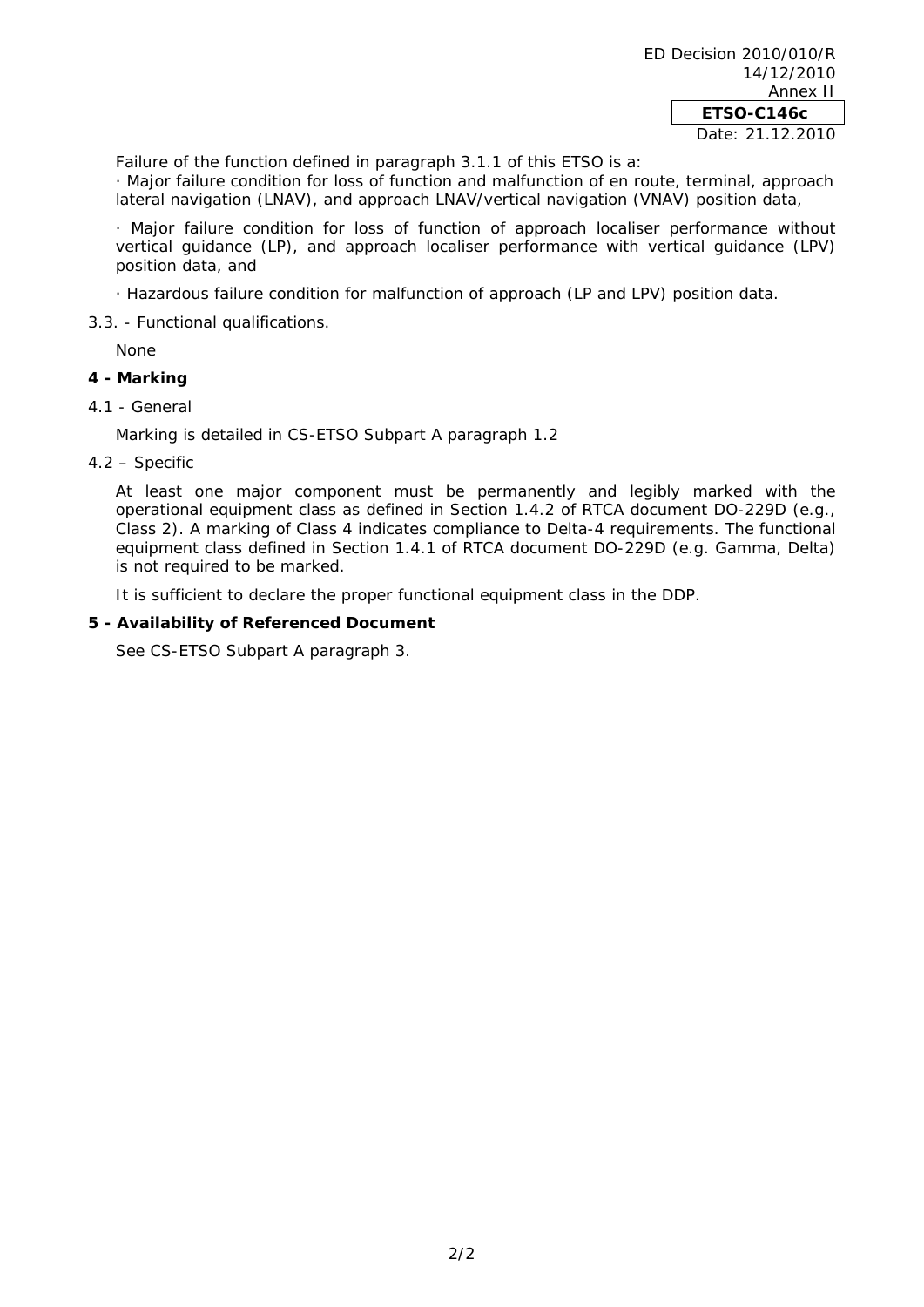#### **APPENDIX 1**

## **MPS for stand-alone airborne navigation equipment using GPS augmented by SBAS**

1. This appendix prescribes modifications to the MPS for functional equipment class Gamma found in RTCA document DO-229D, Section 2. Gamma operational Class 3 and Delta operational Class 4 equipment already complies with the MPS changes below. These MPS changes apply for operational Class 1 or Class 2 equipment only.

#### **a Section 2.5**

## **Section 2.5.6.1, Scenario #1, Step 3)**

Change step 3) to read: "Broadband external interference noise ( $I_{Ext, Test}$ ) of spectral density equal to -170.5 dBm/Hz at the antenna port."

#### **Section 2.5.6.1, Scenario #2, Step 4)**

Change step 4) to read: "Broadband external interference noise ( $I_{Ext, Test}$ ) of spectral density equal to -170.5 dBm/Hz at the antenna port."

#### **Section 2.5.8.2, Requirement 1), Item a)**

Change item a) to read: "The broadband external interference noise  $(I_{Ext, Test})$  of spectral density equal to -170.5 dBm/Hz at the antenna port."

#### **b Appendix C, Figure C-2, In-Band and Near-Band Interference Environments**

Replace Figure C-2 with the following: